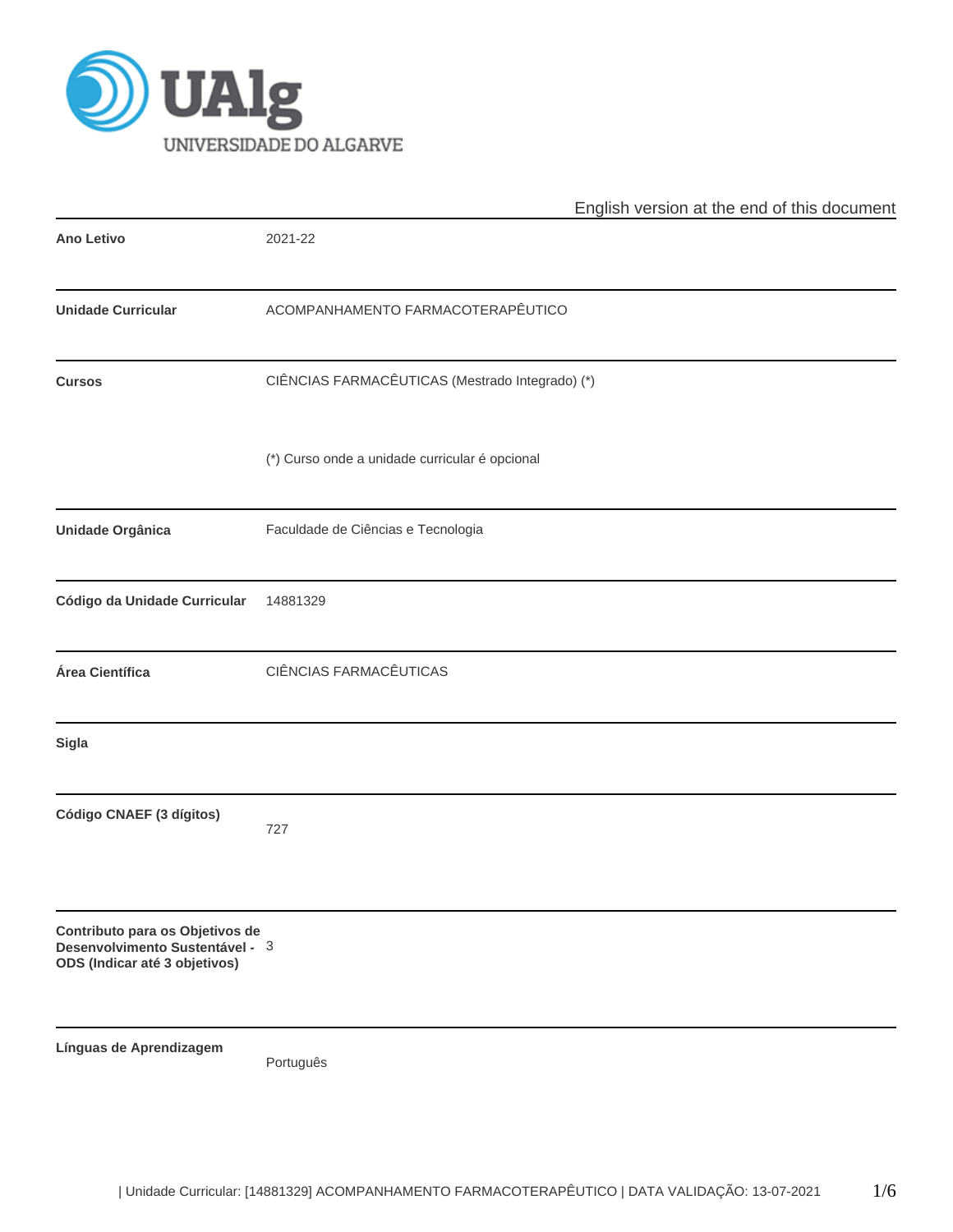

**Modalidade de ensino**

Ensino presencial

**Docente Responsável** Mónica Sofia Leal Condinho

| <b>DOCENTE</b>             | <b>TIPO DE AULA</b> | <b>TURMAS</b>                 | <b>TOTAL HORAS DE CONTACTO (*)</b> |  |  |
|----------------------------|---------------------|-------------------------------|------------------------------------|--|--|
| Mónica Sofia Leal Condinho | OI · T· TD          | $TP1 \cdot PI 1$<br>$T_{4}$ . | 15T: 15TP: 9Pl                     |  |  |

\* Para turmas lecionadas conjuntamente, apenas é contabilizada a carga horária de uma delas.

| <b>ANO</b>  | <b>PERIODO DE FUNCIONAMENTO*</b> | <b>HORAS DE CONTACTO</b> | <b>HORAS TOTAIS DE TRABALHO</b> | <b>ECTS</b> |
|-------------|----------------------------------|--------------------------|---------------------------------|-------------|
| $5^{\circ}$ | ັ                                | 15T; 15TP; 9PL           | 156                             |             |

\* A-Anual;S-Semestral;Q-Quadrimestral;T-Trimestral

# **Precedências**

Sem precedências

# **Conhecimentos Prévios recomendados**

Fisopatologia; Farmacologia; Farmacoterapia.

# **Objetivos de aprendizagem (conhecimentos, aptidões e competências)**

Esta disciplina pretende proporcionar aos alunos a aquisição de conhecimentos e competências na área do Acompanhamento Farmacoterapêutico, capacitando-os para a sua implementação e desenvolvimento na Farmácia Comunitária. Pretende também a integração de conhecimentos de fisiopatologia, farmacologia, farmacoterapia, farmácia clínica e análises clínicas. No final da disciplina espera-se que os alunos conheçam a metodologia a aplicar, sejam capazes de gerir as suas intervenções no contexto clínico do doente (relação benefício-risco) e de comunicar com o médico e restante equipa de saúde no sentido de identificar, prevenir e resolver os resultados clínicos negativos encontrados e contribuir para a melhoria do estado de saúde e qualidade de vida do doente.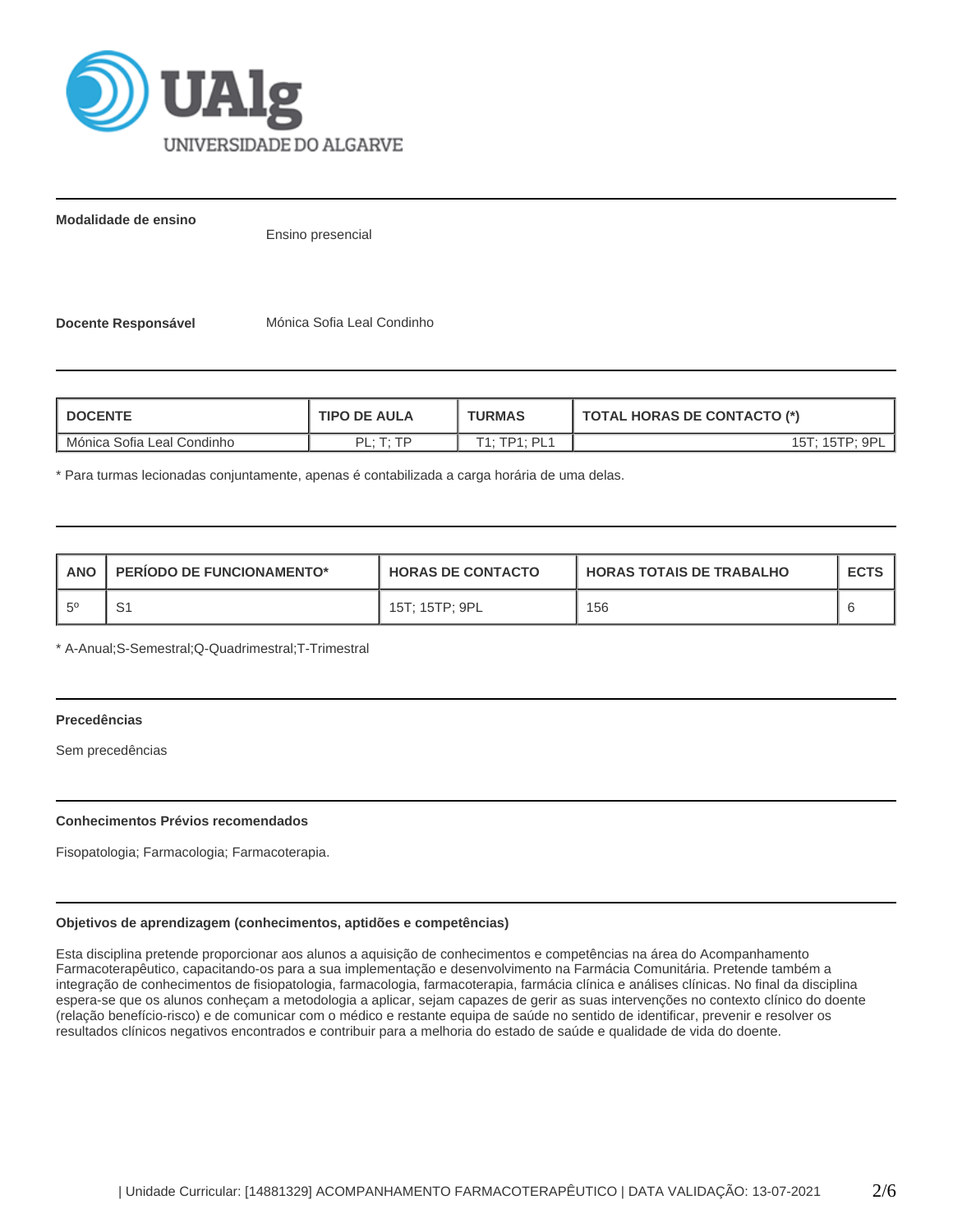

#### **Conteúdos programáticos**

1- Introdução ao Acompanhamento Farmacoterapêutico (AF). 2- Papel do Acompanhamento Farmacoterapêutico no Sistema de Saúde, seu impacto clínico, económico e na qualidade de vida do doente. 3- Metodologia do AF: da identificação do doente alvo à consulta. 4- Comunicação com o doente em ambiente de consulta. Recolha de informação clínica e gestão do tempo. 5- Determinação e interpretação de parâmetros de saúde. 6- Revisão da medicação. 7- Identificação de resultados clínicos negativos da farmacoterapia, potenciais e reais. 8- Intervenções farmacêuticas farmacológicas e não farmacológicas. 9- Comunicação com o médico e restante equipa de saúde. 10- Processo clínico. 11- AF nas patologias crónicas mais prevalentes: hipertensão, dislipidemia, diabetes, obesidade e doenças respiratórias. 12- Evidência prática do valor clínico e económico do Acompanhamento Farmacoterapêutico.

#### **Metodologias de ensino (avaliação incluída)**

As aulas teóricas são de exposição magistral. Nas aulas teórico-práticas os alunos aplicam a metodologia de Acompanhamento Farmacoterapêutico e resolvem casos clínicos reais. É privilegiada a discussão dos casos clínicos (entre os estudantes e com o professor), treinado o espirito crítico dos estudantes e a capacidade de gestão das suas intervenções. As aulas práticas desenrolam-se na farmácia comunitária pela observação de consultas de Acompanhamento Farmacoterapêutico em ambiente real, com discussão de cada caso no final.

Avaliação: componente teórica - Frequência ou Exame final (60%); componente teórico-prática: monografia em grupo sobre caso clínico (20%); componente prática: relatório da observação de consultas de Acompanhamento Farmacoterapêutico (15%); assiduidade (5%). A classificação obtida em cada componente não poderá ser inferior a nove valores e meio (9,5 valores).

# **Bibliografia principal**

- 1. Faus MJ, Amariles P, Martínez-Martínez F. Atención Farmacéutica ? conceptos, procesos y casos prácticos. ERGON 2008.
- 2. Cipolle, R.J., Strand, L., Morley, P. Pharmaceutical Care Practice: The Patient-centered Approach to Medication Management
- 3. Preston Services. McGraw-Hill,  $3^{rd}$  Edition, 2012.<br>Preston C. L. Stockley's Drug Drumber Drumber Drumber Drumber Stockley's
- 4. Cardoso RM. Competências Clínicas de Comunicação. Unidade de Psicologia Médica, Departamento de Neurociências Clínicas e A Source Book of Interactions,their Mechanisms, Clinical Importance and Management. PharmaceuticalPress, 12th Edition, 2019 Saúde Mental, Faculdade de Medicina da Universidade do Porto. 2012.
- 5. Rollnick S, Miller WR, Butler CC. Motivational Interviewing in Health Care: Helping Patients to Change Behavior (Applications of Motivational Interviewing). The Guilford Press. New York, 2008.
- 6. Brunton L., Dandan RH., Knollman B. Goodman & Gilman¿s The PharmacologicalBasis of Therapeutics. McGraw-Hill, 13th Edition, 2017.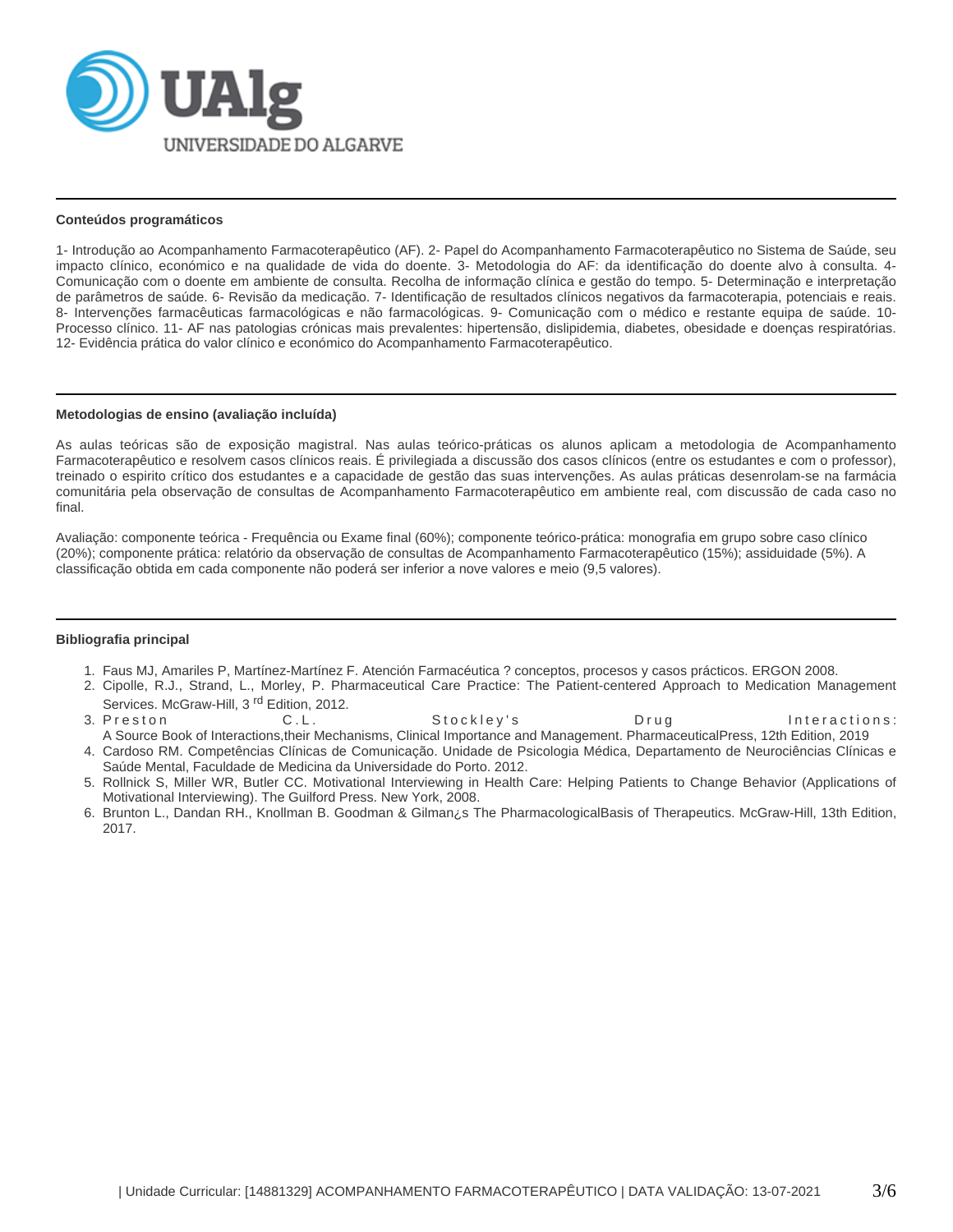

| <b>Academic Year</b>                                                                                   | 2021-22                                           |
|--------------------------------------------------------------------------------------------------------|---------------------------------------------------|
| <b>Course unit</b>                                                                                     | PHARMACEUTICAL CARE                               |
| <b>Courses</b>                                                                                         | PHARMACEUTICAL SCIENCES (Integrated Master's) (*) |
|                                                                                                        | (*) Optional course unit for this course          |
| <b>Faculty / School</b>                                                                                | FACULTY OF SCIENCES AND TECHNOLOGY                |
| <b>Main Scientific Area</b>                                                                            |                                                   |
| Acronym                                                                                                |                                                   |
| <b>CNAEF code (3 digits)</b>                                                                           | 727                                               |
| <b>Contribution to Sustainable</b><br><b>Development Goals - SGD</b><br>(Designate up to 3 objectives) | 3                                                 |
| Language of instruction                                                                                | Portuguese                                        |
| <b>Teaching/Learning modality</b>                                                                      | Face to face                                      |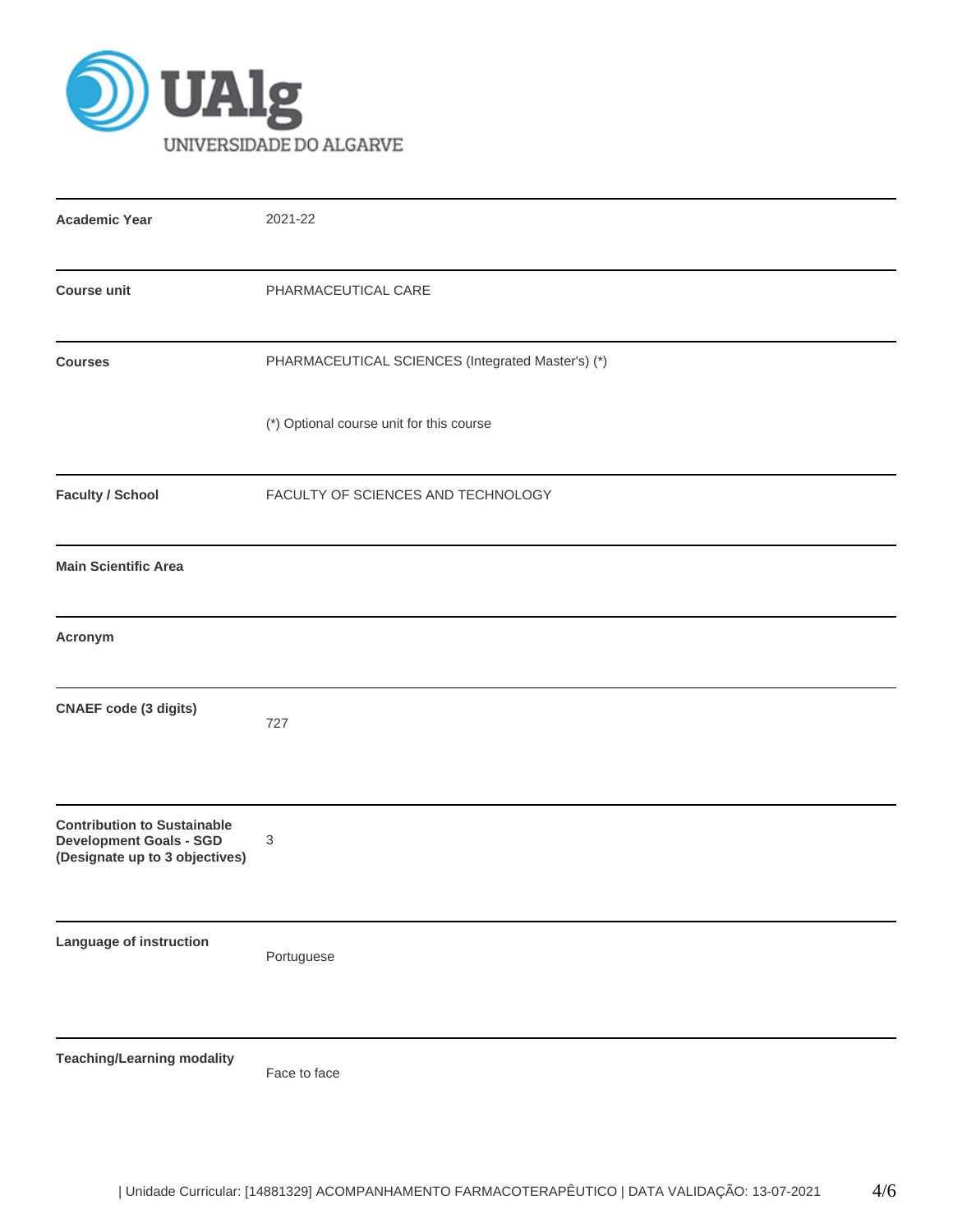

**Coordinating teacher** Mónica Sofia Leal Condinho

| Teaching staff             | Туре                   | <b>Classes</b> | Hours (*)      |  |
|----------------------------|------------------------|----------------|----------------|--|
| Mónica Sofia Leal Condinho | DI · T· TD<br><u>.</u> | T1: TP1: PL1   | 15T: 15TP: 9PL |  |

\* For classes taught jointly, it is only accounted the workload of one.

| Con | <b>TD</b> |    | $\mathbf{r}$ |    |    |     | σται |
|-----|-----------|----|--------------|----|----|-----|------|
|     |           | Πč | ١К           | ШC | ШC | ll( | bb   |

T - Theoretical; TP - Theoretical and practical ; PL - Practical and laboratorial; TC - Field Work; S - Seminar; E - Training; OT - Tutorial; O - Other

# **Pre-requisites**

no pre-requisites

# **Prior knowledge and skills**

Pathophysiology; Pharmacology; Pharmacotherapy.

# **The students intended learning outcomes (knowledge, skills and competences)**

This unit course aims to provide to the students the knowledge and skills needed for the implementation and development of Pharmaceutical Care in the community pharmacy. The integration of knowledge about physiopathology, pharmacology, pharmacotherapy, clinical pharmacy and laboratory tests is also aimed. At the end of the teaching, it is expected that the students understand the methodology, are able to manage their interventions considering the clinical status of the patient (risk-benefit relationship) and to communicate with the physician and the other health team professionals in order to identify, prevent and solve negative clinical outcomes, improving the patient?s health and the quality of life.

#### **Syllabus**

1- Pharmaceutical Care introduction 2- The role of Pharmaceutical Care service in the Portuguese Health System, its clinical, economical and patients' quality of life impact. 3- Pharmaceutical Care (PC) methodology: from the target patient to the consultation development. 4- The communication with the patient in the scope of the consultation. Gathering of information and time management. 5- Determination and interpretation of health parameters. 6- Medication review. 7- Identification of pharmacotherapy negative clinical outcomes. 8- Pharmacological and non-pharmacological pharmacist interventions. 9- Communication with the physician and the others professionals of the health team. 10- Clinical records. 11- PC in the most prevalent chronic diseases: hypertension, dyslipidemia, diabetes, obesity and respiratory diseases. 12- Practical evidence of the clinical and economical added value of PC.